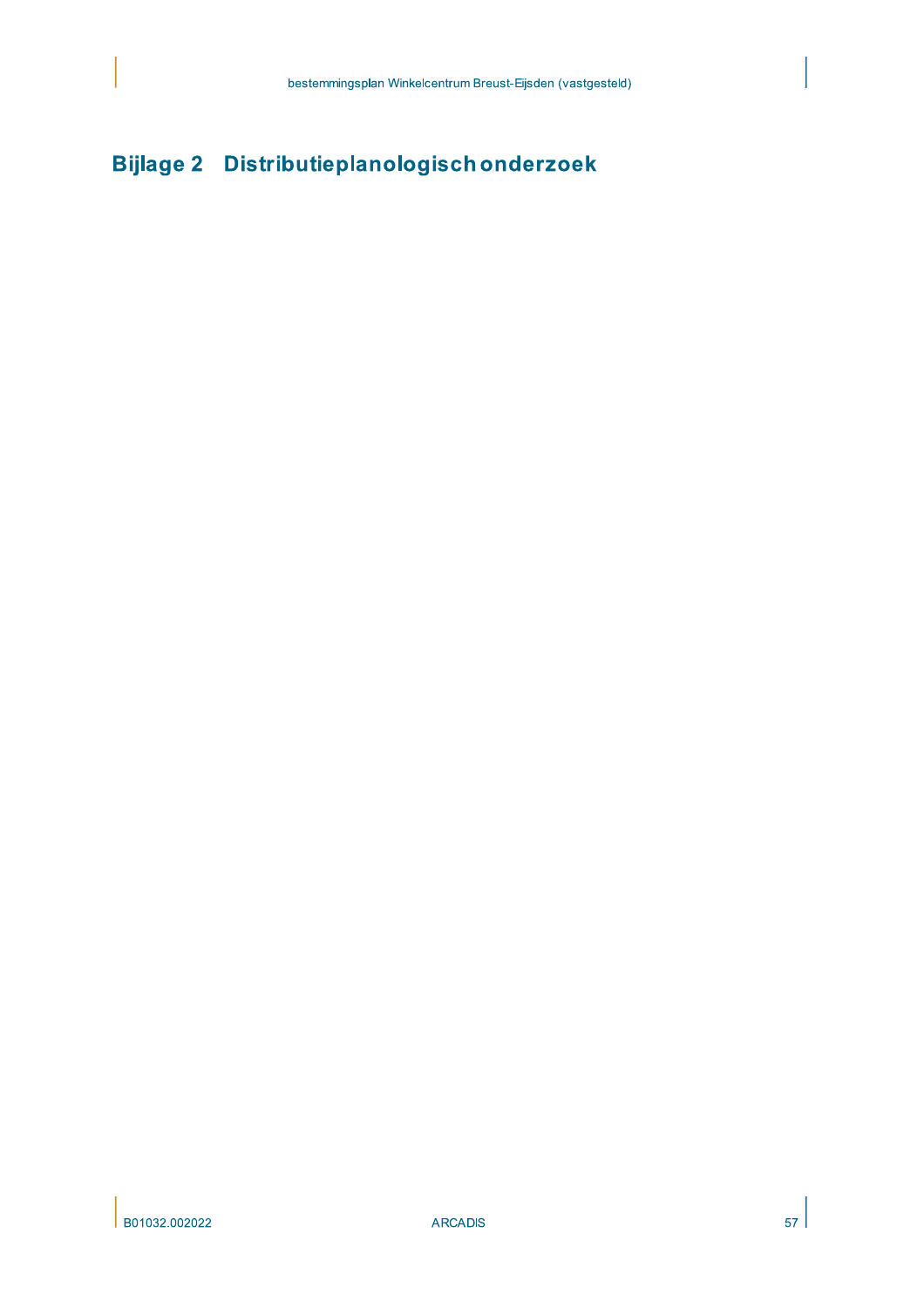

#### **Advies** : Eijsden, Effectenanalyse sector dagelijkse artikelen 2012

| Datum<br>Opdrachtgever | : 16 november 2012<br>: Gemeente Eijsden-Margraten |
|------------------------|----------------------------------------------------|
| Ter attentie van       | : meyrouw J. Starren                               |
| Projectnummer          | : 203X00946.073091 2                               |
| Opgesteld door         | : Aiko Mein                                        |

### **Inleiding**

In de tot de gemeente Eijsden-Margraten behorende kern Eijsden zijn plannen ontwikkeld om te komen tot een sterkere ruimtelijke concentratie van het aanbod aan detailhandel en andere publieksgerichte voorzieningen op een centrale locatie. De plannen omvatten onder meer de realisatie van een nieuw winkelproject op de locatie waar voorheen een basisschool was gevestigd. Eerder is door BRO voor de gemeente Eijsden ter onderbouwing van het centrumplan een distributie-planologisch onderzoek uitgevoerd. Inmiddels is de planvorming verder gegaan en zijn de uitgangspunten ten aanzien van de supermarkten veranderd. De elders in Eijsden gevestigde Lidlsupermarkt zal zich hier naar toe verplaatsen en de maatvoering is ook veranderd. De gemeente Eijsden-Margraten heeft in verband hiermee aangegeven dat het voor de bestemmingsplanprocedure gewenst is het DPO uit 2008 te actualiseren.

Omdat de veranderingen met name betrekking hebben op de dagelijkse artikelensector, richt de actualisatie zich hier specifiek op. In onderhavige notitie staat verder niet zozeer de kwantitatieve berekening van de marktruimte centraal als wel de effecten van de inpassing van de supermarkten op de consumentenverzorging en de (beoogde) detailhandelsstructuur in de kern Eijsden. Dit zal met name gebeuren op basis van ruimtelijk relevante en kwalitatieve gronden. Hiermee wordt ingespeeld op de Europese Dienstenrichtlijn en de jurisprudentie ten aanzien van de onderbouwing van detailhandelsontwikkelingen in bestemmingsplannen.

#### **Vergroting supermarkten**

Het winkelaanbod in de kern Eijsden heeft vooral een boodschappenfunctie. Hiervoor zijn met name de supermarkten van groot belang. Een van de uitgangspunten van het centrumplan is het de beide aanwezige supermarkten de mogelijkheid bieden om op te schalen naar een meer moderne maatvoering. Daarbij gaat het voor de Plus om een vergroting van de winkelverkoopoppervlakte (wvo) van 900 m<sup>2</sup> nu naar ca. 1.250 m<sup>2</sup> en voor de Lidl om een vergroting van ca. 865 m<sup>2</sup> wyo nu naar ca. 1.000 m<sup>2</sup> wyo. De totale uitbreiding van het supermarktaanbod komt daarmee op ca. 485 m<sup>2</sup> wvo.

In het bestemmingsplan is rekening gehouden met een bedrijfsruimte voor de Plus van 1.700 m<sup>2</sup> bvo en voor de Lidl van 1.380 m<sup>2</sup> bvo. Lidl heeft aangegeven dat men bestemmingsplanmatig de mogelijkheid wil krijgen om op termijn eventueel uit te kunnen breiden naar 1.685 m<sup>2</sup> bvo.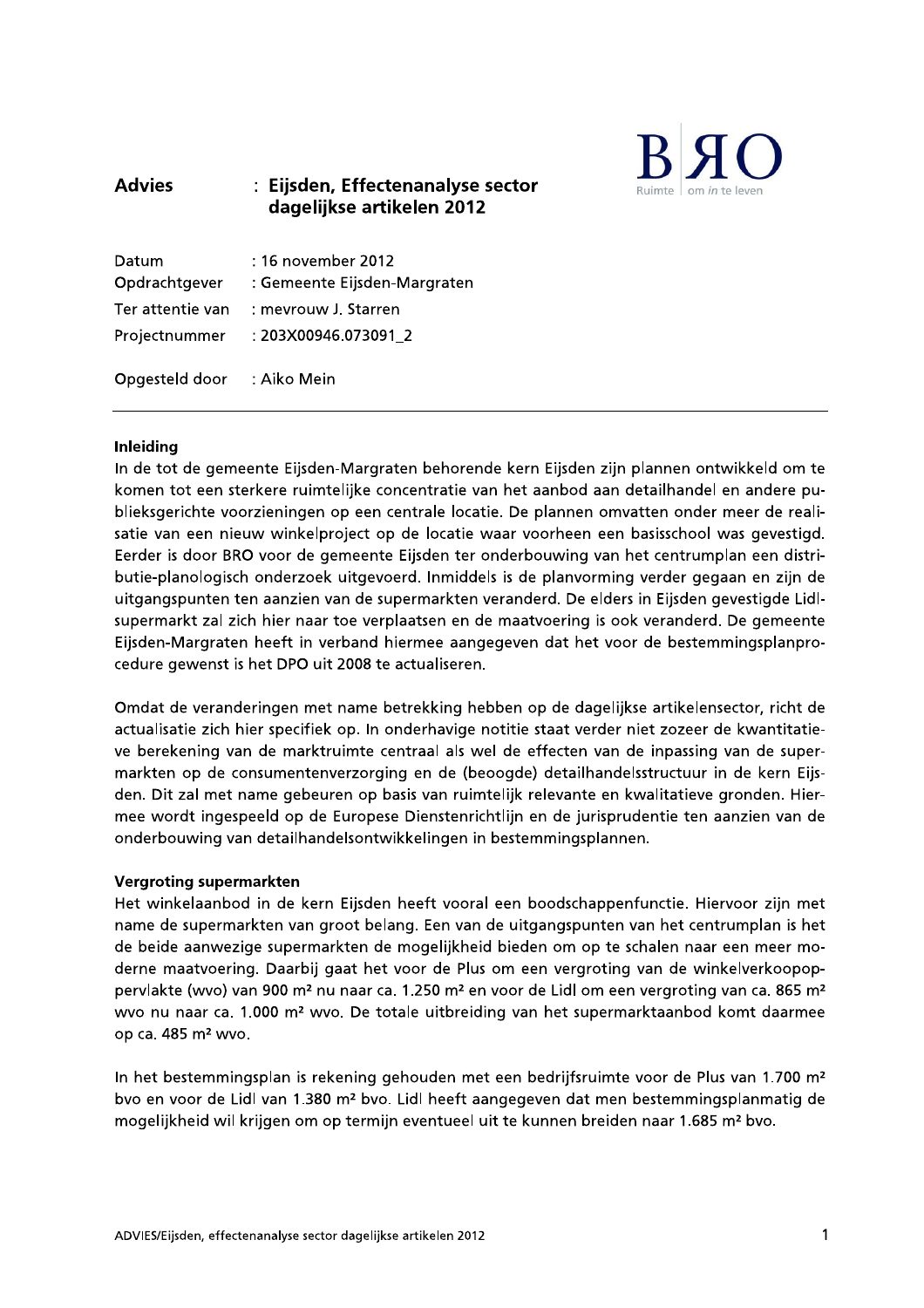### **Uitgangssituatie**

In onderstaande tabel is het winkelaanbod in de kern Eijsden (incl. Mariadorp-Poelveld, Withuis-Mesch en Oost-Maarland) anno 2011 weergegeven en vergeleken met het aanbod dat gemiddeld in Nederland aanwezig is plaatsen met 7.500- 10.000 inwoners.

|                                  | Eijsden 8.420 inwoners <sup>1</sup> |          | Vergelijkbare plaatsen 7.500 - |                 |          |        |  |
|----------------------------------|-------------------------------------|----------|--------------------------------|-----------------|----------|--------|--|
|                                  |                                     |          |                                | 10.000 inwoners |          |        |  |
|                                  | Aantal                              | $m2$ wvo | schaal                         | Aantal          | $m2$ wvo | schaal |  |
| Levensmiddelen                   | 10                                  | 2080     | 208                            | 11              | 2724     | 248    |  |
| Persoonlijke verzorging          | 3                                   | 280      | 93                             | 3               | 437      | 155    |  |
| Dagelijkse artikelen             | 13                                  | 2360     | 182                            | 14              | 3161     | 229    |  |
| Warenhuis                        |                                     |          |                                | 0               | 193      | 421    |  |
| Kleding en mode                  | $\overline{2}$                      | 135      | 68                             | 7               | 1112     | 160    |  |
| Schoenen en lederwaren           | 1                                   | 60       | 60                             | 1               | 270      | 203    |  |
| Juwelier en optiek               | 2                                   | 75       | 38                             | 2               | 123      | 67     |  |
| Huishoudelijke en luxe artikelen | 2                                   | 300      | 150                            | 2               | 495      | 222    |  |
| Antiek en kunst                  | 1                                   | 80       | 80                             | 0               | 53       | 115    |  |
| Sport en spel                    |                                     |          |                                | 1               | 272      | 185    |  |
| Hobby                            | 1                                   | 35       | 35                             | 1               | 84       | 71     |  |
| Media                            |                                     |          |                                | 1               | 158      | 142    |  |
| Dier en plant                    | 4                                   | 320      | 80                             | 4               | 2057     | 458    |  |
| Bruin- en witgoed                |                                     |          |                                | $\overline{2}$  | 307      | 169    |  |
| Fietsen en autoaccessoires       | 1                                   | 140      | 140                            | $\overline{2}$  | 420      | 201    |  |
| Doe-het-zelf                     | 3                                   | 215      | 72                             | 3               | 1449     | 565    |  |
| Wonen                            | 1                                   | 85       | 85                             | 5               | 2855     | 575    |  |
| Detailhandel overig              |                                     |          |                                | 2               | 294      | 182    |  |
| Niet-dagelijkse artikelen        | 18                                  | 1445     | 80                             | 35              | 10141    | 293    |  |
| <b>Totaal detailhandel</b>       | 31                                  | 3805     | 123                            | 48              | 13303    | 275    |  |

Tabel 1. Winkelaanbod Eijsden vergeleken

Bron: Locatus (peildatum 2011)

De dagelijkse artikelensector in de kern Eijsden kent een gemiddeld aantal winkels, maar de verkoopruimte blijft aanzienlijk achter. De winkels zijn gemiddeld dus kleinschalig. Het aanbod nietdagelijkse artikelen is zowel naar aantal winkels als naar verkoopruimte verhoudingsgewijs zwak vertegenwoordigd in de kern Eijsden. Ook in deze sector zijn de winkels relatief kleinschalig. Bovendien is een aantal branches niet aanwezig.

Ten opzichte van 2008 is de dagelijkse artikelensector met 1 winkel gekrompen, maar de verkoopruimte is iets toegenomen. In de niet-dagelijkse artikelensector is er 1 winkel bijgekomen en is de verkoopruimte ook iets gegroeid.

## Functioneren en uitbreidingsruimte

Uitgangspunten berekeningen

Het inwonertal van de kernen Eijsden, Mariadorp-Poelveld, Withuis-Mesch en Oost-Maarland wordt in navolging van de CBS-indeling tot de kern Eijsden gerekend. In totaal wonen 8.420 inwoners in de kern Eijsden. Bestedingen van deze inwoners behoren tot de koopkrachtbin-

Bron: CBS, kerncijfers wijken en buurten 2011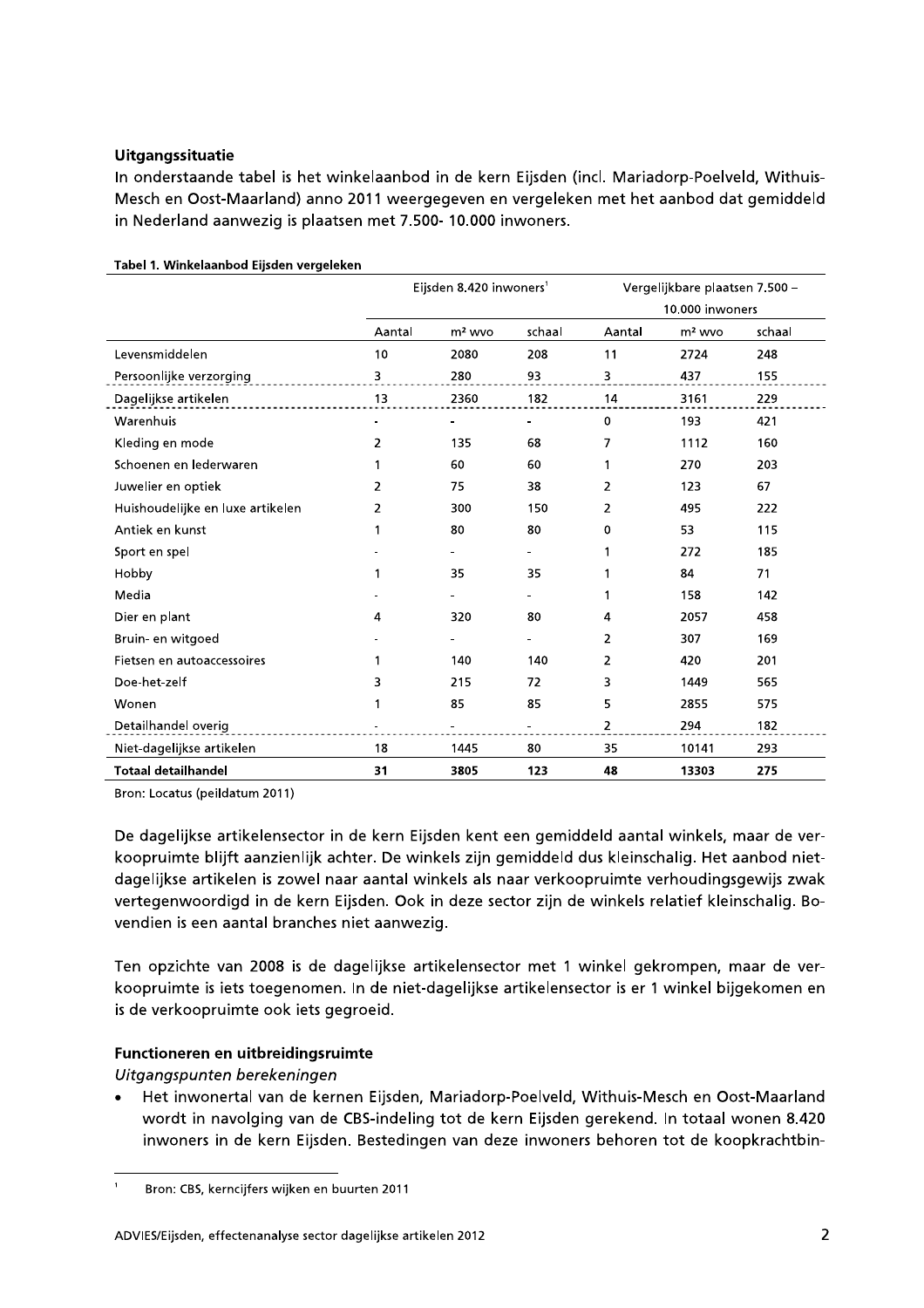ding. Bestedingen van inwoners van de inwoners van de overige kernen van de gemeente en België behoren tot de koopkrachttoevloeiing, evenals de toeristische bestedingen.

- Het aantal inwoners van de kern Eijsden e.o. is door de bouw van de wijk Poelveld de afgelo- $\bullet$ pen jaren sterk gestegen. De bevolkingsgroei blijft echter wel achter bij de verdere prognoses en voor de komende jaren wordt op het niveau van de voormalige gemeente Eijsden een bevolkingsdaling verwacht (van 11.431 in 2011 naar 10.890 in 2021 (zie bijlage). Bij een evenredige spreiding van de daling over de kernen van de voormalige gemeente zal het inwonertal van de hoofdkern dalen tot ca. 8.024 in 2021.
- De gehanteerde bestedingscijfers zijn afkomstig uit de HBD-publicatie 'Omzetkengetallen ten behoeve van ruimtelijk-economisch onderzoek (juli 2012)'. Dit geldt ook voor de gebruikte benodigde omzet per m<sup>2</sup> wvo (vloerproductiviteit). De bedragen zijn exclusief BTW en zijn gebaseerd om de omzet van de dagelijkse artikelenwinkels (dus inclusief enige bestedingen aan niet-dagelijks artikelen in deze winkels, zoals aan bloemen, dierenbenodigdheden en -voeding, tijdschriften, etc.).
- Voor de koopstromen is aangesloten bij de uitgangspunten zoals in het dpo van 2008 zijn  $\bullet$ gehanteerd. Uitgangspunt hierbij is dat de aantrekkingskracht van het winkelaanbod vergroot wordt door realisatie van het centrumplan.

| Tabel 2. Functioneren en uitbreidingsruimte kern Eijsden e.o. (sector dagelijkse artikelen) |  |
|---------------------------------------------------------------------------------------------|--|
|                                                                                             |  |

|                                          | 2011          | 2021          |
|------------------------------------------|---------------|---------------|
| Aantal inwoners                          | 8.420         | 8.024         |
| Bestedingen per hoofd                    | € 2.270,-     | € 2.270,-     |
| Bestedingspotentieel (in mln.)           | € 19,1        | € 18,2        |
| Koopkrachtbinding (%)                    | 80%           | 85%           |
| Gebonden bestedingen (in mln.)           | €15,3         | €14,6         |
| Koopkrachttoevloeiing (aandeel omzet)    | 20 à 25%      | 20 à 25%      |
| Omzet door toevloeiing (in mln.)         | € 3,8 à 5,1   | € 3,6 à 4,9   |
| Totale omzet (in mln.)                   | € 19,1 à 20,4 | € 18,2 à 19,4 |
| Benodigde omzet per m <sup>2</sup> wvo   | € 7.090       | € 7.090       |
| Haalbare m <sup>2</sup> wyo              | 2.695 à 2.875 | 2.565 à 2.735 |
| Huidig m <sup>2</sup> wvo                | 2.360         | 2.360         |
| Uitbreidingsruimte in m <sup>2</sup> wvo | 335 à 515     | 205 à 375     |

Uit de tabel kan geconcludeerd worden dat de beoogde uitbreiding van het supermarktaanbod zeker voor de kortere termijn in de orde van grootte van de berekende theoretische uitbreidingsruimte ligt. Door de bevolkingsdaling zal er naar de toekomst toe minder uitbreidingsruimte zijn, maar bedacht moet worden dat in het licht van de algemene trends (zie hierna) een afname van het aantal levensmiddelen speciaalzaken waarschijnlijk is.

### Kans herinvulling zeer gering

Met de verplaatsing van de Lidl supermarkt komt het pand aan de Wilhelminastraat vrij. De kans op herinvulling van dit pand met een winkel in dagelijkse artikelen achten wij zeer gering vanwege de ligging van de locatie en omvang van het pand. Daarnaast is de concurrentieverhouding ongunstig ten opzichte van de moderne centrumsupermarkten. Mocht herinvulling toch gebeuren dan zal dit normaal gesproken geen negatieve gevolgen hebben voor de consumentenverzorging vanwege een ruimere keuzemogelijkheden. De kans dat door eventuele herinvulling een van de centrumsupermarkten zal gaan sluiten is zeer klein vanwege de moderne uitstraling en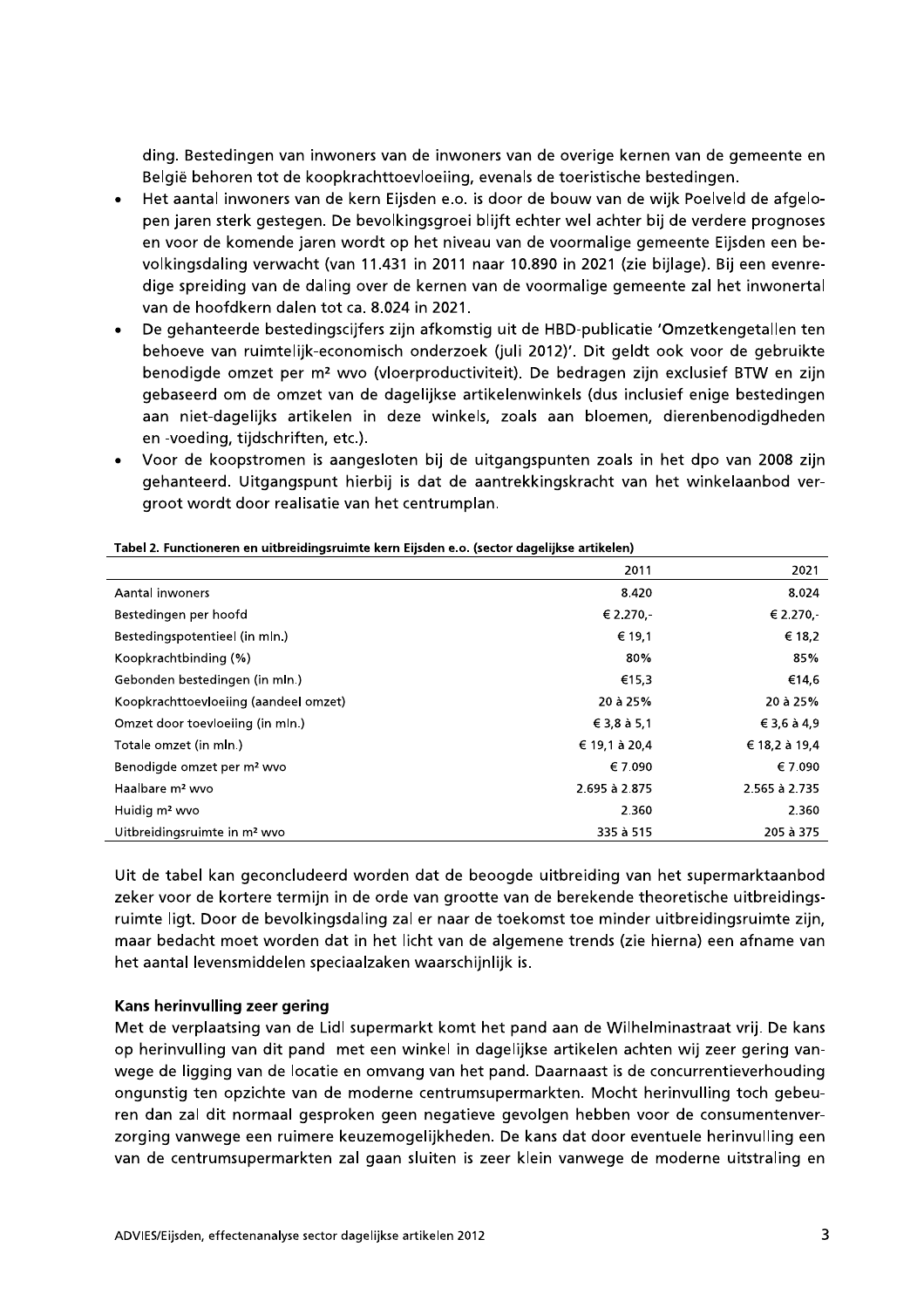maatvoering van deze zaken en de onderlinge ruimtelijke en functionele synergie (respectievelijk nabijheid en andere marktsegmenten waarop men zich richt).

### **Kwaliteit boven kwantiteit**

De hiervoor aangegeven distributieve ruimte is het resultaat van berekeningen die gebaseerd zijn op meerdere aannames. Het gaat immers om toekomstige ontwikkelingen en op voorhand kunnen die nooit exact voorspeld worden. De woningbouw kan bijvoorbeeld vertraging oplopen, de gemiddelde woningbezetting kan hoger of lager uitvallen, de bestedingen kunnen sterk gaan stijgen of juist gaan dalen en koopstromen kunnen toch iets anders lopen dan verwacht. De uitkomsten van de berekeningen mogen daarom nooit als normatief gezien worden, maar als indicatief.

In dit verband is het van belang aan te geven dat aan de kwalitatieve aspecten bij winkelontwikkelingen meer waarde gehecht dient te worden dan aan de kwantitatieve distributieve mogelijkheden. In de ruimtelijke ordening dient op basis van ruimtelijk relevante argumenten beoordeeld te worden of het consumentenbelang op langere termijn wordt gediend (geen duurzame ontwrichting); het gaat niet om een verslechterde concurrentiepositie voor individuele bedrijven.

Als bijvoorbeeld nieuwe winkelontwikkelingen, op een vanuit de structuur bezien goede plek, als resultaat hebben dat verouderd aanbod op een slechte plek verdwijnt, dan is de detailhandelsstructuur er per saldo op vooruitgegaan. Er is immers modern aanbod en/of een aantrekkelijk verblijfsklimaat bij gekomen en daar heeft de consument uiteindelijk het meeste baat bij. Het, in het kader van structuurverbeteringen, meer realiseren dan de berekende distributieve uitbreidingsruimte hoeft dus helemaal niet erg te zijn, vooropgesteld dat de effecten per saldo positief zijn. Dit is in Eijsden zeker het geval omdat de inwoners met de realisatie van het centrumplan de beschikking krijgen over een ruimtelijk meer geconcentreerd en gemoderniseerd winkelaanbod.

### Algemene trends en ontwikkelingen dagelijkse artikelensector

De dagelijkse artikelensector, en de supermarktenbranche in het bijzonder, is de laatste jaren sterk in beweging. Een aantal trends en ontwikkelingen zijn relevant om te vermelden.

- De trend tot schaalvergroting zet ook de komende jaren door. Voor een rendabel functione- $\bullet$ ren is een steeds groter vloeroppervlak nodig. In grote steden maken supermarkten een schaalsprong naar megasupermarkten, maar ook in kleinere plaatsen is een schaalsprong zichtbaar.
- Het aantal supermarkten daalt, de gemiddelde omvang van supermarkten neemt toe en ook  $\bullet$ de diversiteit van het productenpakket binnen de supermarkt stijgt. Een moderne fullservice supermarkt heeft tegenwoordig doorgaans een winkelvloeroppervlak van minimaal ca. 1.250-1.750 m<sup>2</sup> wvo, voor een discounter ligt dit iets lager, rond de 1.000 m<sup>2</sup> wvo.
- Branche- en sectorvervaging doen zich voor in diverse branches, waaronder de supermarkt- $\bullet$ branche. In supermarkten wordt in toenemende mate non-food artikelen aangeboden, vaak op actiematige wijze. Vooral discounters bieden deze non-food artikelen aan.
- Het marktaandeel van supermarkten in de dagelijkse artikelensector neemt toe. Het aandeel  $\bullet$ van discounters groeit overigens sterker dan van de reguliere supermarkten.
- Ook de omzet van de supermarktsector groeit. Ondanks de gevolgen van de economische  $\bullet$ crisis wisten de supermarkten in 2011 een omzetstijging te behalen. In 2011 bedroeg de omzet in de supermarktbranche ruim 33 miljard euro. Dit is een omzetgroei van 2,7% ten opzichte van 2010.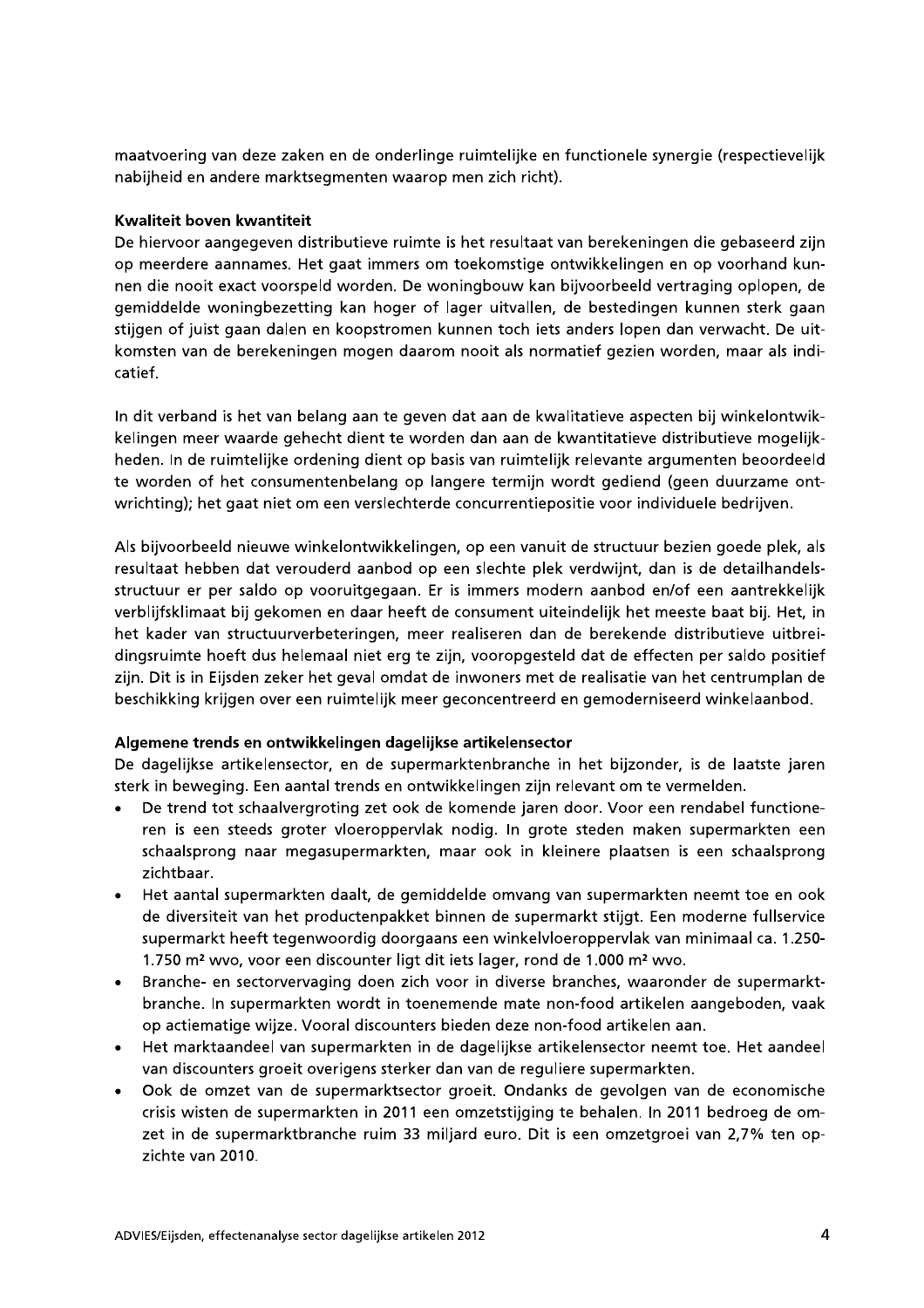- Het aantal levensmiddelenspeciaalzaken (bakkers slagers, groentewinkels, etc.) neemt sterk  $\bullet$ af. Dit heeft te maken met de marktomstandigheden (toename marktaandeel supermarkten) maar ook met de opvolgingsproblematiek (veel zelfstandige ondernemers houden er vanwege de leeftijd mee op en als zaken niet gunstig gevestigd zijn dan zijn er vaak geen overname kandidaten).
- De kleine dorps-, buurt- en wijkcentra staan sterk onder druk. De kleinschaligheid van het aanbod, het veelal ontbreken van sterke publiekstrekkers (met name supermarkten) en een veranderd consumentengedrag zijn hiervan de oorzaak.
- Tegelijkertijd is er een opleving van grotere dorps-, wijk-, en stadsdeelcentra zichtbaar. Het aanbod wordt meer geconcentreerd en supermarkten in deze centra maken waar mogelijk een schaalsprong.
- · Factoren als een ruime overzichtelijke indeling, een breed assortiment, hygiëne en behulpzaam, vriendelijk personeel en extra voorzieningen zoals servicepunt voor post en stomerij spelen een belangrijke rol in de supermarktkeuze van de consument.

Ontwikkelingen aan de aanbodzijde hebben invloed op het koopgedrag van de consumenten, evenzo heeft het veranderende koopgedrag gevolgen voor de aanbodstructuur. Door ervaring en de overvloed aan informatie is de hedendaagse consument kritisch.

In het koopgedrag wordt, naast de prijs, rekening gehouden met factoren als tijd, inspanning, gemak en plezier.

- Gemiddeld wordt minder tijd besteed aan winkelen en boodschappen doen, ook bij de supermarkt, wel is het bestede bedrag per bezoek toegenomen.
- De consument bezoekt steeds vaker grotere winkels en winkelcentra (het gemak van ruime keuze en vaak ook goede parkeervoorzieningen).
- Door een grotere mobiliteit is het referentiekader van consumenten in de afgelopen jaren  $\bullet$ ruimer geworden. Aanbodkwaliteit, keuzemogelijkheid, prijsstelling en interne (winkelinrichting, uitstraling) en externe (omgevingskwaliteit) verschijningsvorm worden als gevolg hiervan belangrijker.
- De consument stelt steeds hogere eisen aan de keuzemogelijkheid in supermarkten (volledige assortimenten), maar de prijs heeft wel aan belang gewonnen. Deze prijsbewuste consument is sterk op discounters georiënteerd, maar ook de service-supermarkten beschikken gewoonlijk goedkopere eigen huismerken.

De consequentie van de aangegeven trends en ontwikkelingen voor een plaats als Eijsden, waar het winkelaanbod met name op het boodschappen doen gericht is, is dat zonder modernisering van de supermarkten de koopkrachtbinding zal gaan dalen: meer consumenten zullen (vaker) de boodschappen buiten het dorp gaan doen, en dat zal uiteindelijk resulteren in een verschraling van het aanbod.

### Slotoverwegingen

Met de realisatie van het centrumplan wordt de verzorgingsstructuur voor de inwoners van Eijsden en omgeving aanzienlijk versterkt. De bewoners krijgen de beschikking over een tweetal gua marktsegment waarop men zich richt aanvullende supermarkten van een moderne maatvoering die bovendien op korte afstand van elkaar gelegen zijn. Hierdoor zullen zij meer dan nu kunnen als bronpunt voor het bezoek aan de aanpalende andere winkels gaan functioneren. De winkels zullen sterker dan nu van elkaars aantrekkingskracht kunnen profiteren en daarmee wordt bijgedragen aan een duurzame voorzieningenstructuur voor de inwoners van Eijsden en omgeving.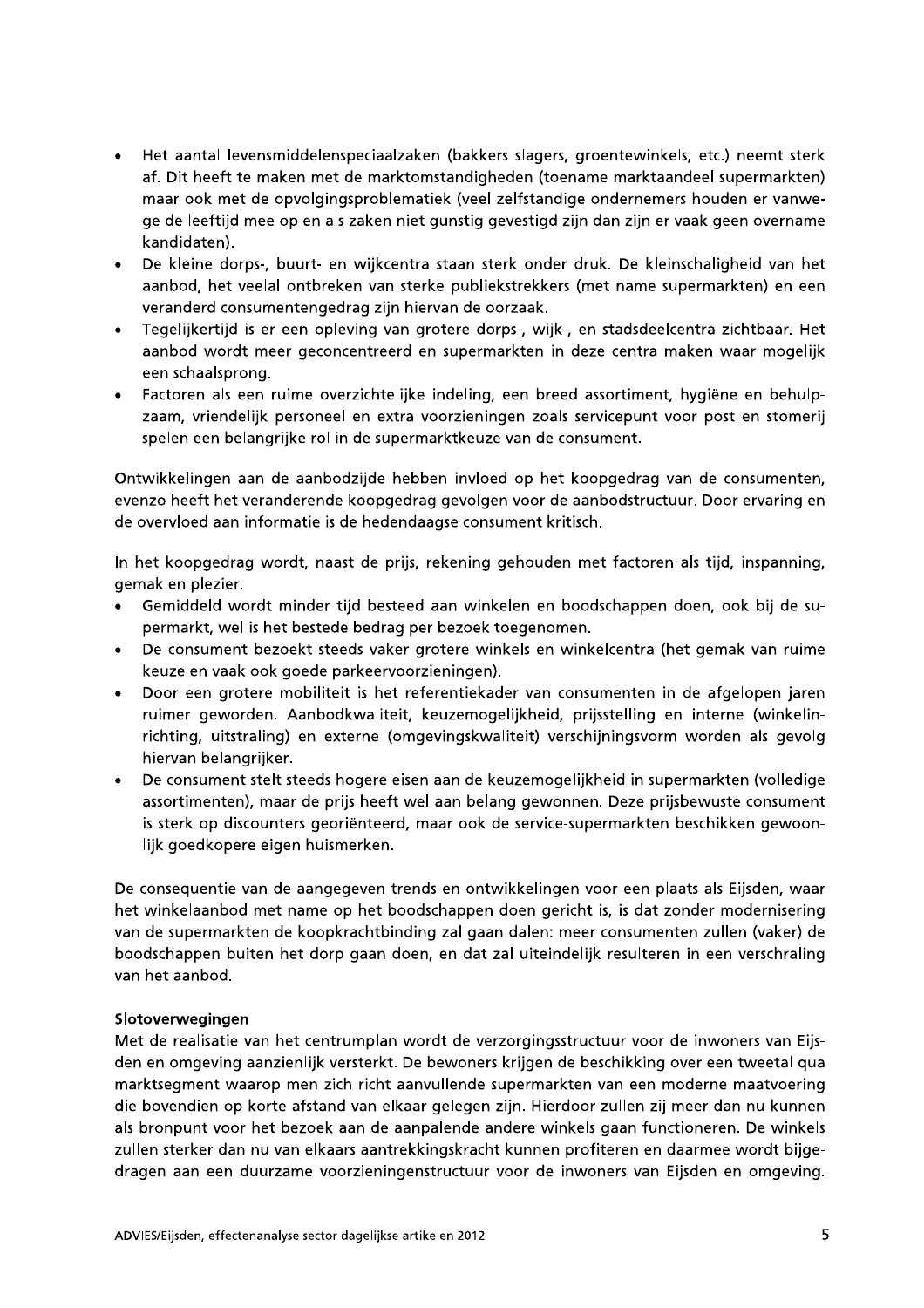Bovendien betekent de ruimtelijke clustering een beperking van de verkeersbewegingen in het dorp.

Verder draagt een aantrekkelijk winkelaanbod, passend bij het draagvlak van Eijsden, in belangrijke mate bij aan de leefbaarheid van en de levendigheid in het dorp. Door de ruimtelijke clustering ontstaat een echt dorpshart dat een belangrijke sociale functie kan vervullen (ontmoetingsplek).

In het licht van de genoemde duurzame consumentenverzorging is het van belang dat in het centrumplan geanticipeerd wordt op eventuele toekomstige ontwikkelingen, zoals een eventuele verdere schaalvergroting van de supermarkten.

### **Duurzame ontwrichting**

Vanwege het draagvlak en het aanbod in de huidige situatie, zijn ondernemers ook in de toekomstige situatie in staat op een gezond niveau te functioneren. Mocht bijvoorbeeld door herinvulling van het voormalige Lidl pand de berekende distributieve uitbreidingsruimte overschreden worden, dan leidt dit niet tot blijvende negatieve effecten op de detailhandelsstructuur of 'duurzame ontwrichting', het juridische toetsingskader voor nieuwe detailhandelsinitiatieven. Om deze conclusie verder toe te lichten is het van belang om het begrip duurzame ontwrichting helder te krijgen.

#### **Duurzame ontwrichting**

In de ruimtelijke ordening dient op basis van ruimtelijk relevante argumenten beoordeeld te worden of nieuwe initiatieven resulteren in duurzame ontwrichting van de voorzieningenstructuur. Het gaat hierbij om de effecten op de structuur, dus het geheel van de winkelvoorzieningen. Een verslechterde concurrentiepositie voor individuele bedrijven is geen ruimtelijk relevant argument<sup>2</sup>. Bij haar besluitvorming behoort een overheid zich niet te mengen in onderlinge concurrentieverhoudingen.

Pas als het verdwijnen van één of meerdere winkels als gevolg van een initiatief een onevenredige aantasting van de distributieve voorzieningen tot gevolg heeft, is er sprake van duurzame ontwrichting. Het gaat hierbij om aantasting gedurende langere tijd (b.v. als het leidt tot langdurige leegstand en verpaupering). Bij duurzame ontwrichting gaat het dus om het directe consumentenbelang op lange termijn. Dit is het geval indien er wezenlijke beperkingen ontstaan voor de inwoners van een kern bij het doen van hun aankopen, door het te verwachten wegvallen van één of meerdere winkels. In concreto gaat het om een onaanvaardbare afname van de in een verzorgingsgebied aanwezige variatie in het aanbod van een bepaalde branche. Hiervan is bijvoorbeeld sprake als door uitbreiding van een supermarkt, de supermarkten in de omliggende wijken/ kernen omvallen, en de consument een fors grotere reisafstand heeft om boodschappen te kunnen doen. De consument dient een voldoende voorzieningenniveau te behouden op een aanvaardbare afstand van hun woonplaats<sup>3</sup>. De definitie van 'aanvaardbare afstand' is in de rechtspraak echter nog niet eenduidig. Dit is onder meer afhankelijk van de regio en de branche.

Bij duurzame ontwrichting gaat het er dus om of voor de inwoners van het verzorgingsgebied een voldoende voorzieningenniveau behouden blijft in die zin dat zij op een aanvaardbare afstand van hun woonplaats hun dagelijkse en niet-dagelijkse inkopen kunnen doen. Overaanbod in het verzorgingsgebied en mogelijke sluiting van bestaande detailhandelsvestigingen is geen doorslaggevend criterium. Bij realisatie van het centrumprogramma is dan ook geen sprake van duurzame ontwrichting. Versterking van de dagelijkse artikelensector biedt de consumenten uit Eijsden juist meer keuze in de eigen gemeente.

 $\overline{a}$ ABRS 2 oktober 2001, zaaknummer 200105597/1

Afdeling bestuursrechtspraak 10 juni 2009 AB 2009, 252; r.o. 2.7.1 - winkelcentrum gemeente Marne